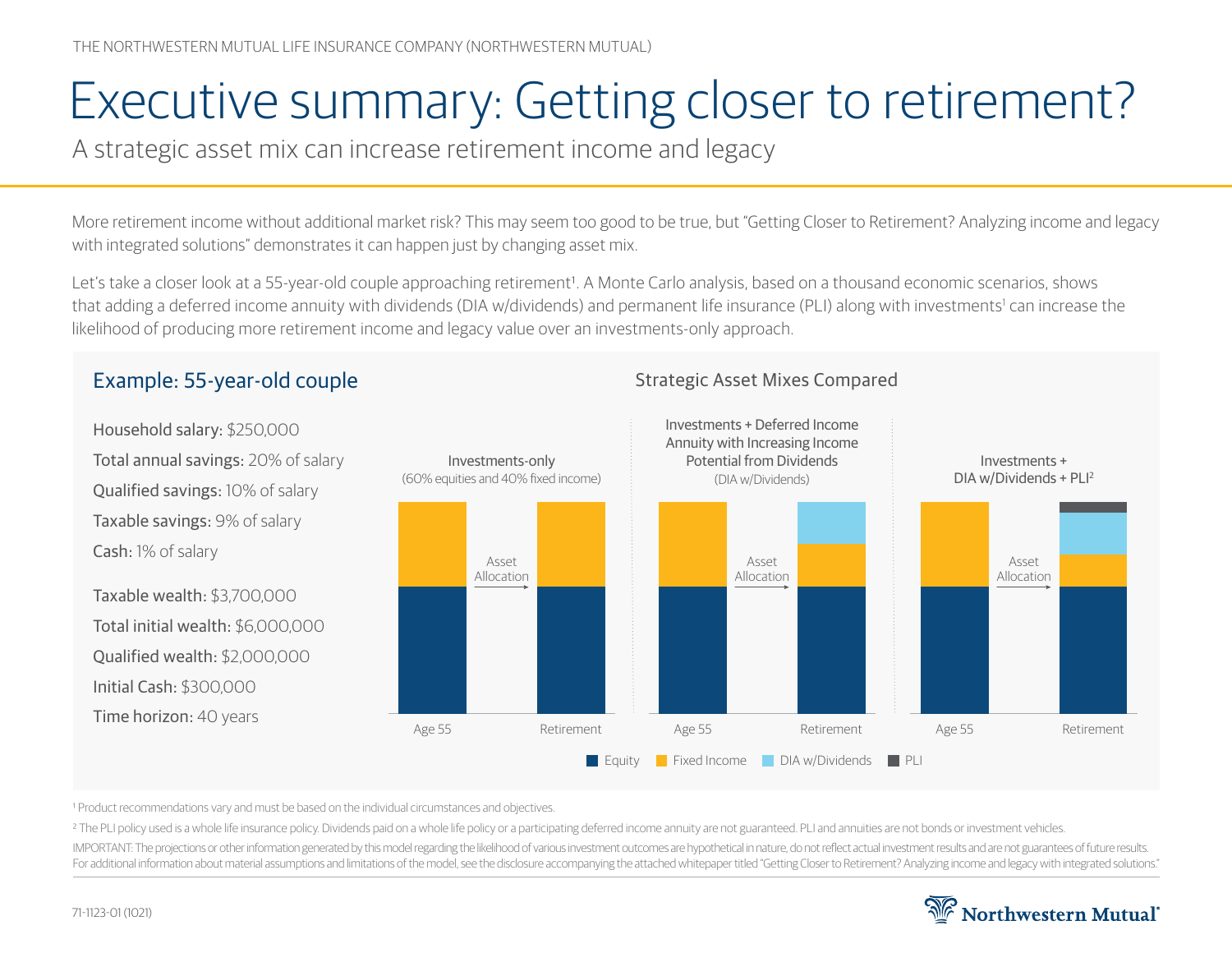The results of the analysis for the 55-year-old couple are presented in Table 1, which also includes the asset allocation at retirement and the potential improvement for retirement income and legacy over an investments-only strategy.

The results demonstrate that including a DIA w/dividends within the retirement strategy can improve retirement income results over an investments-only strategy. Furthermore, including PLI in addition to the DIA w/dividends can also improve legacy results with no to little sacrifice of retirement income.

| <b>Retirement Strategy</b>     | <b>Median Total</b><br>Portfolio Value<br>Age 65' | <b>Asset Allocation at</b><br><b>Retirement Age 65</b> |                 |                          |                          |                                                         | Retirement Income                       | Legacy                                                   |                                 |
|--------------------------------|---------------------------------------------------|--------------------------------------------------------|-----------------|--------------------------|--------------------------|---------------------------------------------------------|-----------------------------------------|----------------------------------------------------------|---------------------------------|
|                                |                                                   | Equity                                                 | Fixed<br>Income | <b>DIA</b><br>$NV^{(1)}$ | PLI<br>AV <sup>(2)</sup> | Retirement<br>Income<br>(90% probability of<br>success) | Improvement<br>Over Investment-<br>only | <b>Median Legacy</b><br>at End of<br><b>Time Horizon</b> | % Change vs.<br>Investment-only |
| Investment only                | \$9,559,941                                       | 60%                                                    | 40%             | $0\%$                    | $0\%$                    | \$240,234                                               |                                         | \$10,503,720                                             |                                 |
| 10% DIA w/dividends            | \$9,616,418                                       | 61%                                                    | 31%             | 8%                       | 0%                       | \$249,609                                               | 3.90%                                   | \$10,540,523                                             | 0.35%                           |
| 20% DIA w/dividends            | \$9,639,233                                       | 61%                                                    | 23%             | 16%                      | $0\%$                    | \$257,812                                               | 7.32%                                   | \$10,789,769                                             | 2.72%                           |
| 30% DIA w/dividends            | \$9,699,103                                       | 61%                                                    | 14%             | 25%                      | 0%                       | \$262,500                                               | 9.27%                                   | \$11,329,156                                             | 7.86%                           |
| 10% DIA w/dividends + \$1M PLI | \$9,490,614                                       | 61%                                                    | 28%             | 8%                       | 3%                       | \$251,953                                               | 4.88%                                   | \$11,048,763                                             | 5.19%                           |
| 20% DIA w/dividends + \$1M PLI | \$9,526,556                                       | 61%                                                    | 20%             | 16%                      | 3%                       | \$258,984                                               | 7.80%                                   | \$11,226,933                                             | 6.89%                           |
| 30% DIA w/dividends + \$1M PLI | \$9,581,125                                       | 61%                                                    | 12%             | 24%                      | 3%                       | \$263,671                                               | 9.76%                                   | \$11,791,145                                             | 12.26%                          |
| 10% DIA w/dividends + \$2M PLI | \$9,358,166                                       | 61%                                                    | 25%             | 8%                       | 6%                       | \$253,125                                               | 5.37%                                   | \$11,245,318                                             | 7.06%                           |
| 20% DIA w/dividends + \$2M PLI | \$9,398,313                                       | 61%                                                    | 17%             | 17%                      | 5%                       | \$258,984                                               | 7.80%                                   | \$11,567,068                                             | 10.12%                          |
| 30% DIA w/dividends + \$2M PLI | \$9,455,691                                       | 61%                                                    | 9%              | 25%                      | 5%                       | \$262,500                                               | 9.27%                                   | \$12,144,429                                             | 15.62%                          |

(1) NV refers to the DIA w/dividends notional value, which represents the present value of future income payments assuming both interest and mortality. Payments are not available until retirement. Amount is calculated by reducing an assumed sales load of 10% from the premium and then uses an industry mortality table to calculate payments. (2) AV refers to PLI's accumulated policy value.

Annuity and whole life insurance reflect hypothetical products that do not represent any product or policy offered for sale by Northwestern Mutual. Rather, these products are hypothetical in nature and designed with indust average assumptions relating to mortality, expenses, and interest. IMPORTANT: The projections or other information generated by the model regarding the likelihood of various investment outcomes are hypothetical in nature, do not reflect actual investment results, and are not guarantees of future results.

(REV 1021) Northwestern Mutual is the marketing name for The Northwestern Mutual Life Insurance Company (NM) and its subsidiaries, including Northwestern Mutual Investment Services, LLC (NMIS) (Investment Brokerage Services), a registered investment adviser, broker-dealer, and member of FINRA and SIPC, and Northwestern Mutual Wealth Management Company® (NMWMC) (Investment Advisory Services), a federal savings bank. NM and its subsidiaries are in Milwaukee, WI. Not all Northwestern Mutual representatives are advisors. Only those representatives with "Advisor" in their title or who otherwise disclose their status as an advisor of Northwestern Mutual Wealth Management Company (NMWMC) are credentialed as NMWMC representatives to provide advisory services.

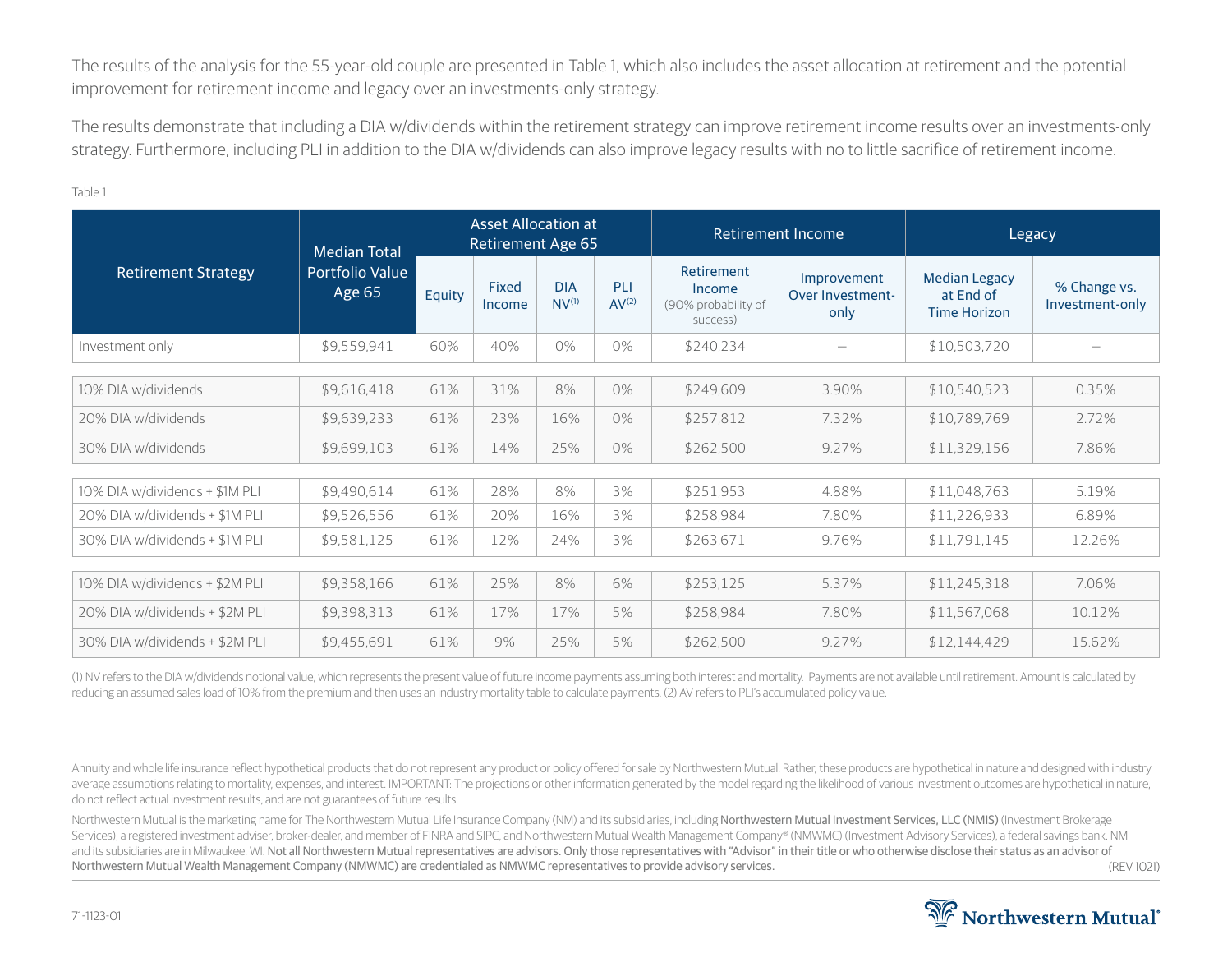# Getting closer to retirement?

Analyzing income and legacy with integrated solutions

Ernst & Young (EY), in their research paper titled, *[Benefits of integrating insurance products into a retirement plan](https://www.ey.com/en_us/insurance/how-life-insurers-can-provide-differentiated-retirement-benefits)*, demonstrated that at ages 25, 35 and 45, purchasing a deferred income annuity with dividends and permanent life insurance (PLI)<sup>1</sup> along with contributing to a qualified account can lead to better retirement and legacy outcomes when compared to an investments-only approach. Can the same be said for age 55?

To examine this question, Northwestern Mutual compared various retirement strategies for a 55-year-old high-net-worth couple planning to retire at age 65.<sup>2</sup>

## Example: 55-year-old couple

Household salary: \$250,000 Total annual savings: 20% of salary Qualified savings: 10% of salary Taxable savings: 9% of salary

Cash: 1% of salary Total initial wealth: \$6,000,000 Qualified wealth: \$2,000,000

Taxable wealth: \$3,700,000 Cash: \$300,000 Time horizon: 40 years



1 The PLI policy used is a whole life insurance policy. Dividends paid on a whole life policy or a participating deferred income annuity are not guaranteed. <sup>2</sup> Product recommendations vary and must be based on the individual circumstances and objectives.

<sup>3</sup> PLI and annuities are not bonds or investment vehicles.

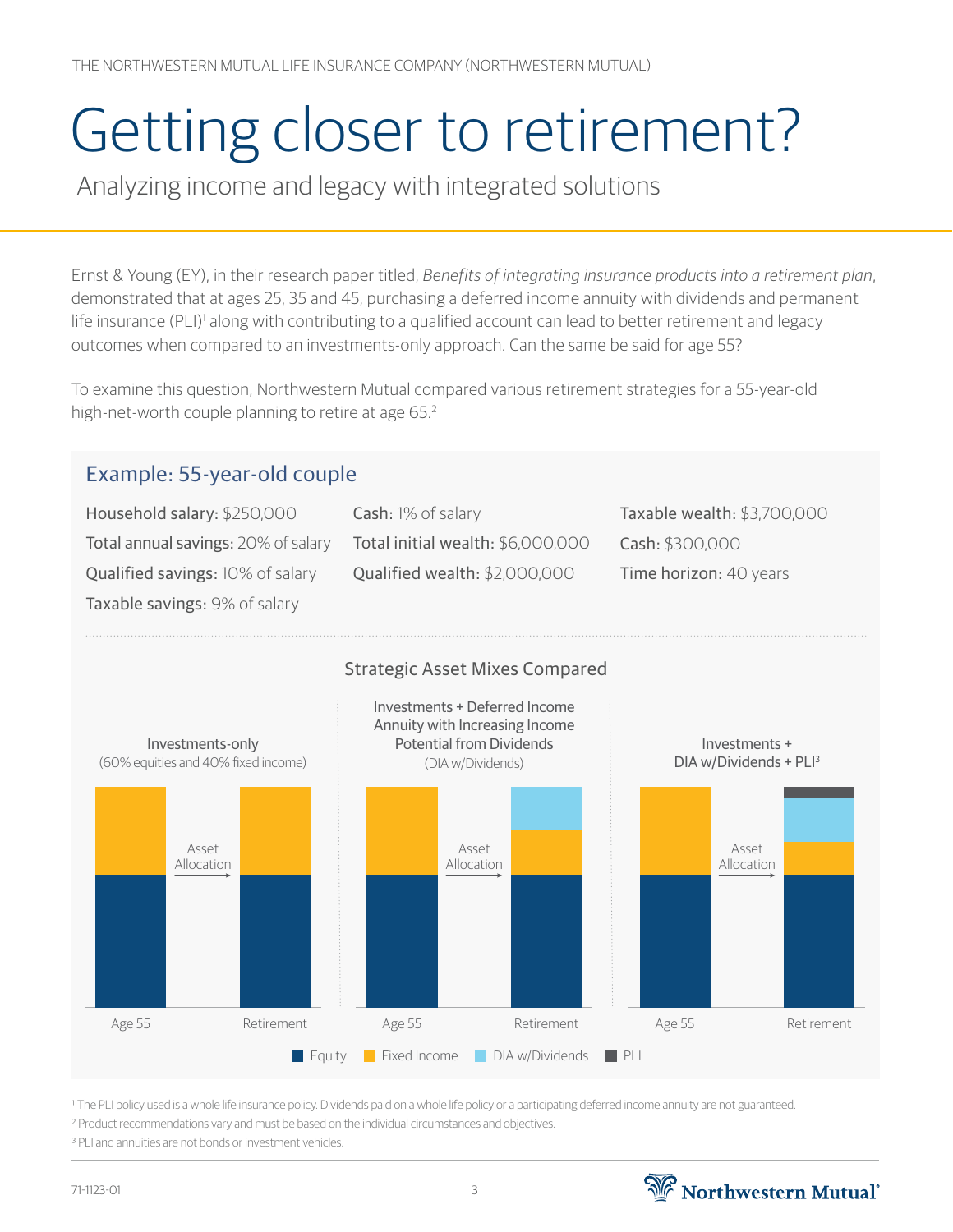To compare these retirement strategies, a Monte Carlo analysis was used to generate 1,000 scenarios based on a variety of potential interest rates, equity returns and bond returns. We compared:

- The amount of after-tax income that each strategy can generate in retirement with a 90% probability of success, meaning that the strategy generated the indicated level of income 900 out of 1,000 times.
- The total amount of legacy (investments, cash and/or death benefit) available, after retirement income has been taken, to be passed to heirs at the end of the time horizon.
	- When purchasing a DIA w/dividends, only qualified account assets are used with amounts based on reallocating 10%, 20%, and 30% of the client's total initial wealth.
	- In the strategies where PLI is also included, the PLI is purchased in death benefit amounts of \$1M and \$2M using a combination of savings budget and repositioned taxable assets to cover the premium.

The results of the analysis are presented in Table 1, which also includes the potential percent improvement over an investments-only strategy.

| Table 1                                      |                                                         | <b>Retirement Income</b>                | Legacy                                                   |                                 |  |
|----------------------------------------------|---------------------------------------------------------|-----------------------------------------|----------------------------------------------------------|---------------------------------|--|
| <b>Retirement Strategy</b>                   | Retirement<br>Income<br>(90% probability<br>of success) | Improvement<br>Over Investment-<br>only | <b>Median Legacy</b><br>at End of<br><b>Time Horizon</b> | % Change vs.<br>Investment-only |  |
| Investment-only                              | \$240,234                                               |                                         | \$10,503,720                                             |                                 |  |
|                                              |                                                         |                                         |                                                          |                                 |  |
| 10% DIA w/dividends + investments            | \$249,609                                               | 3.90%                                   | \$10,540,523                                             | 0.35%                           |  |
| 20% DIA w/dividends + investments            | \$257,812                                               | 7.32%                                   | \$10,789,769                                             | 2.72%                           |  |
| 30% DIA w/dividends + investments            | \$262,500                                               | 9.27%                                   | \$11,329,156                                             | 7.86%                           |  |
|                                              |                                                         |                                         |                                                          |                                 |  |
| 10% DIA w/dividends + \$1M PLI + investments | \$251,953                                               | 4.88%                                   | \$11,048,763                                             | 5.19%                           |  |
| 20% DIA w/dividends + \$1M PLI + investments | \$258,984                                               | 7.80%                                   | \$11,226,933                                             | 6.89%                           |  |
| 30% DIA w/dividends + \$1M PLI + investments | \$263,671                                               | 9.76%                                   | \$11,791,145                                             | 12.26%                          |  |
|                                              |                                                         |                                         |                                                          |                                 |  |
| 10% DIA w/dividends + \$2M PLI + investments | \$253,125                                               | 5.37%                                   | \$11,245,318                                             | 7.06%                           |  |
| 20% DIA w/dividends + \$2M PLI + investments | \$258,984                                               | 7.80%                                   | \$11,567,068                                             | 10.12%                          |  |
| 30% DIA w/dividends + \$2M PLI + investments | \$262,500                                               | 9.27%                                   | \$12,144,429                                             | 15.62%                          |  |

The results demonstrate that including a DIA w/ dividends within the retirement strategy can improve retirement income results over an investments-only strategy. Furthermore, including PLI in addition to the DIA w/dividends can also improve legacy results with no or little sacrifice of retirement income.

A retirement strategy which includes a combination of DIA w/dividends and PLI could improve both retirement income and legacy results over that of an investment-only strategy.

Annuity and whole life insurance reflect hypothetical products that do not represent any product or policy offered for sale by Northwestern Mutual. Rather, these products are hypothetical in nature and designed with industry average assumptions relating to mortality, expenses, and interest.

IMPORTANT: The projections or other information generated by the model regarding the likelihood of various investment outcomes are hypothetical in nature, do not reflect actual investment results, and are not guarantees of future results.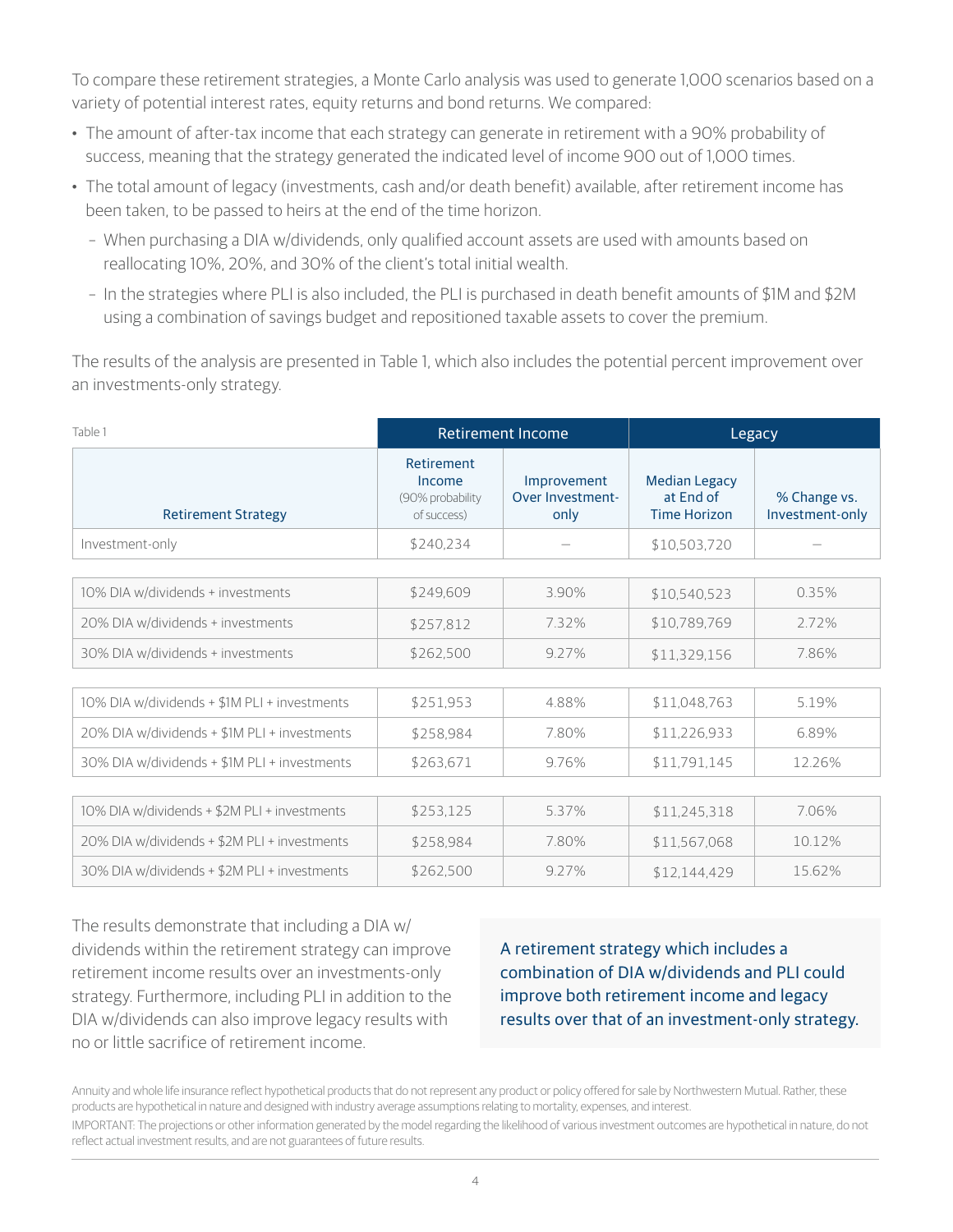Figure 1 is the graphical representation of the results which clearly show the value of including a DIA w/dividends as well as PLI within a retirement strategy in terms of the percentage improvement over an investment-only strategy.

It is important to understand the 55-year-old in this is example is looking to improve both retirement income and legacy outcomes. Their goal is not to reach retirement age with the maximum amount of assets, but rather with the optimal mix of assets that will lead to the best possible retirement income and legacy outcomes.



Income vs. Legacy for 55-year-old Couple for

Figure 1

All Strategies at 90% Probability of Success

The goal is to improve retirement income and legacy with an optimal mix of investments, income annuity, and permanent life insurance versus just investments.

Income (% over investment-only) with 90% probability of success (after tax)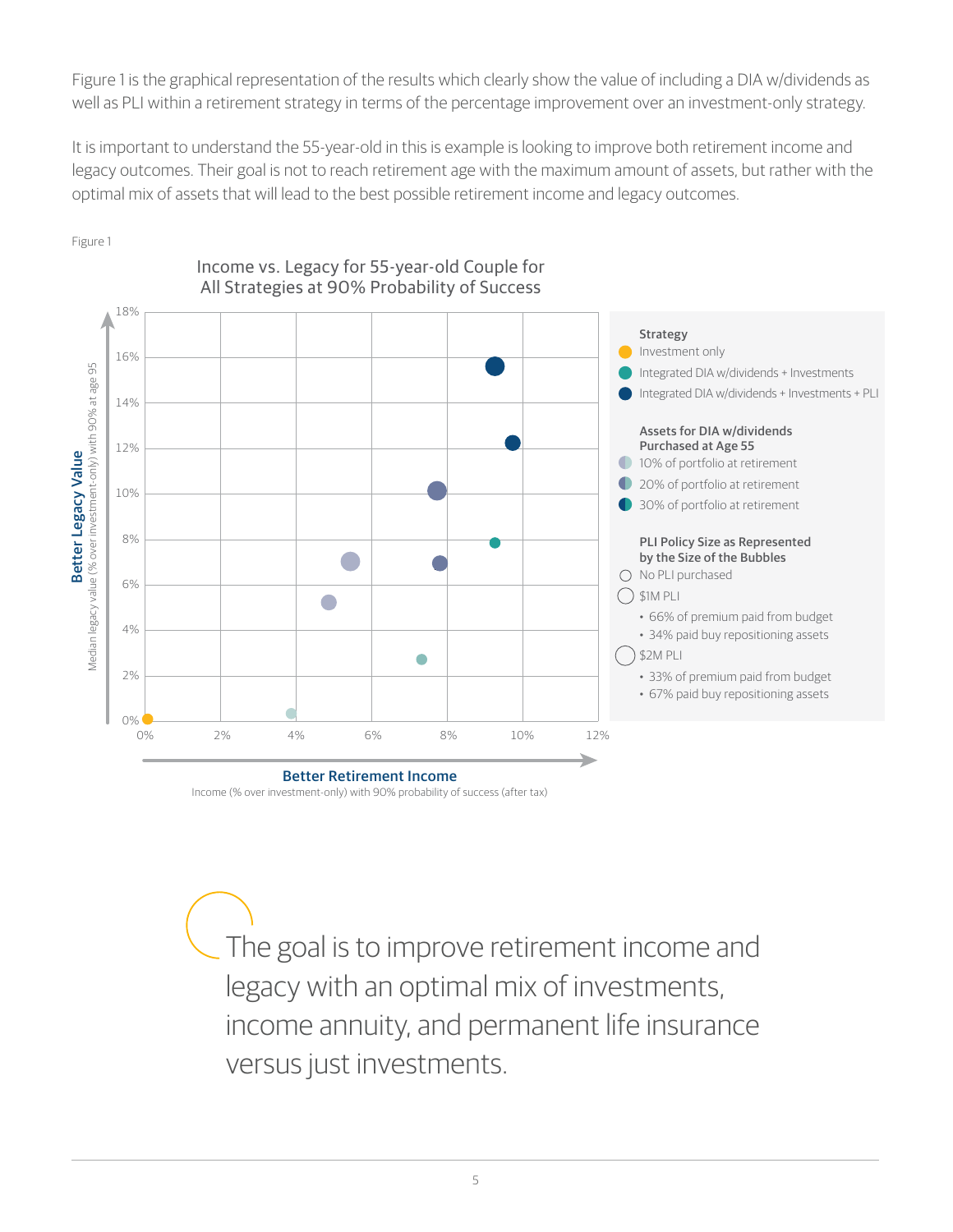Table 2 compares the median total value of the assets at the time of retirement, broken down by the percent allocated across each of the financial assets owned at the time of retirement for each strategy. The equity allocation is virtually identical across each of the potential strategies. The assets deemed to be safer in nature (fixed income, a DIA w/dividends, and PLI) comprise the balance. Each strategy is balanced between approximately 60% higher-risk assets (i.e., equities) and 40% safer assets.

The results show the greater the allocation to DIA w/dividends, the more improvement in retirement income. In general, this improvement is limited by the qualified account balance which was used to purchase the DIA w/ dividends. Beyond the improvement seen in retirement income when purchasing the DIA w/dividends, the larger the allocation to PLI, the more improvement in the legacy amount.

| Retirement                     | <b>Median Total</b><br>Portfolio Value |        | <b>Asset Allocation at</b><br><b>Retirement Age</b> |                          |                          | Improvement<br>in Retirement | Improvement<br>in Legacy |  |
|--------------------------------|----------------------------------------|--------|-----------------------------------------------------|--------------------------|--------------------------|------------------------------|--------------------------|--|
| <b>Strategy</b>                | <b>Age 65</b>                          | Equity | Fixed<br>Income                                     | <b>DIA</b><br>$NV^{(1)}$ | PLI<br>AV <sup>(2)</sup> | Income                       |                          |  |
| Investment only                | \$9,559,941                            | 60%    | 40%                                                 | 0%                       | 0%                       |                              |                          |  |
|                                |                                        |        |                                                     |                          |                          |                              |                          |  |
| 10% DIA w/dividends            | \$9,616,418                            | 61%    | 31%                                                 | 8%                       | $0\%$                    | 3.90%                        | 0.35%                    |  |
| 20% DIA w/dividends            | \$9,639,233                            | 61%    | 23%                                                 | 16%                      | 0%                       | 7.32%                        | 2.72%                    |  |
| 30% DIA w/dividends            | \$9,699,103                            | 61%    | 25%<br>14%<br>$0\%$                                 |                          | 9.27%                    | 7.86%                        |                          |  |
|                                |                                        |        |                                                     |                          |                          |                              |                          |  |
| 10% DIA w/dividends + \$1M PLI | \$9,490,614                            | 61%    | 28%                                                 | 8%                       | 3%                       | 4.88%                        | 5.19%                    |  |
| 20% DIA w/dividends + \$1M PLI | \$9,526,556                            | 61%    | 20%                                                 | 16%                      | 3%                       | 7.80%                        | 6.89%                    |  |
| 30% DIA w/dividends + \$1M PLI | \$9,581,125                            | 61%    | 12%                                                 | 24%                      | 3%                       | 9.76%                        | 12.26%                   |  |
|                                |                                        |        |                                                     |                          |                          |                              |                          |  |
| 10% DIA w/dividends + \$2M PLI | \$9,358,166                            | 61%    | 25%                                                 | 8%                       | 6%                       | 5.37%                        | 7.06%                    |  |
| 20% DIA w/dividends + \$2M PLI | \$9,398,313                            | 61%    | 17%                                                 | 17%                      | 5%                       | 7.80%                        | 10.12%                   |  |
| 30% DIA w/dividends + \$2M PLI | \$9,455,691                            | 61%    | 9%                                                  | 25%                      | 5%                       | 9.27%                        | 15.62%                   |  |

Table 2

(1) NV refers to the DIA w/dividends notional value, which represents the present value of future income payments assuming both interest and mortality. Payments are not available until retirement. Amount is calculated by reducing an assumed sales load of 10% from the premium and then uses an industry mortality table to calculate payments. (2) AV refers to PLI's accumulated policy value.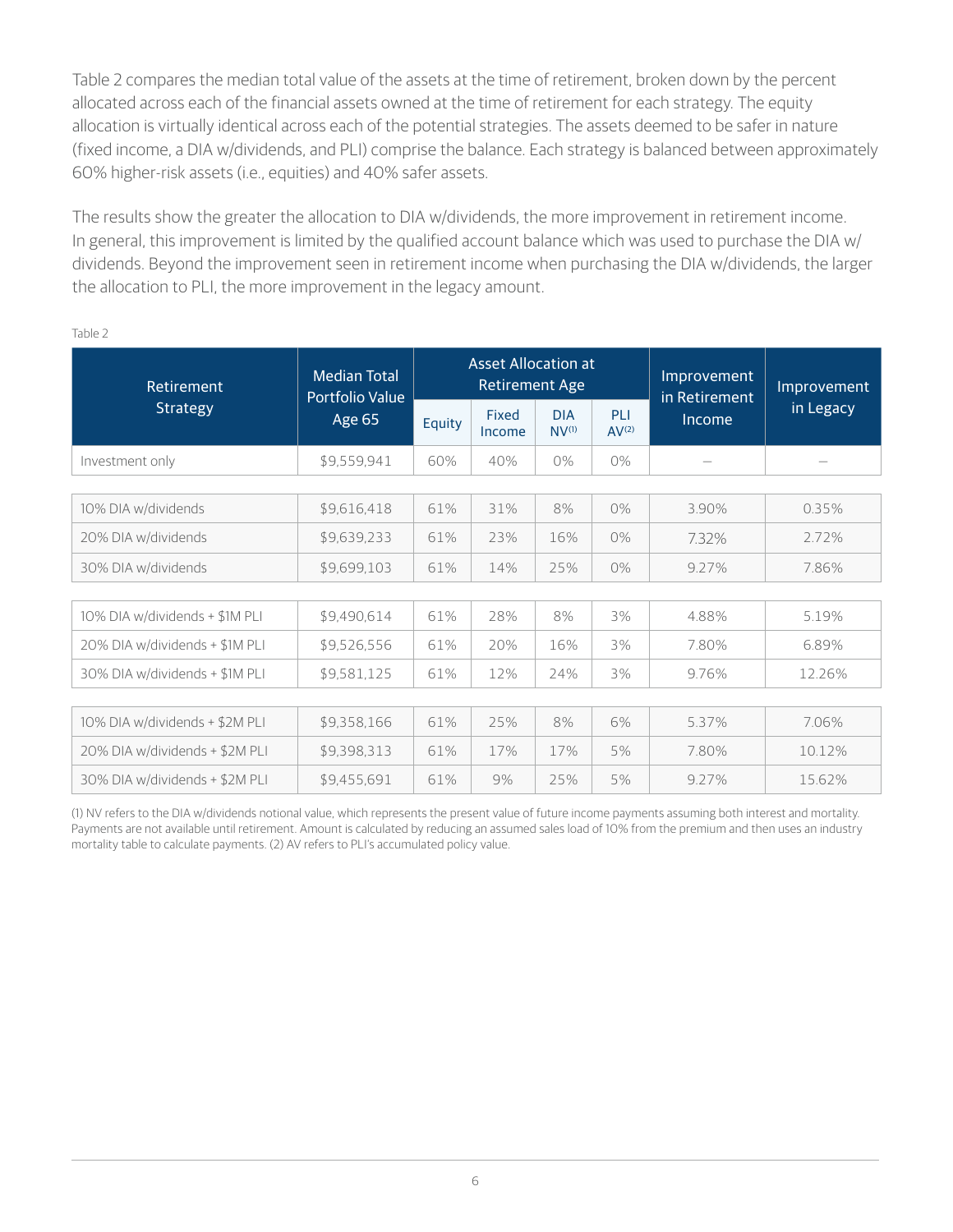#### Asset Allocation at Retirement by Strategy and Its Impact on Retirement Income and Legacy



**Equity Fixed Income DIA with Dividends PLI**  $IR =$  Improvement in Retirement Income  $IL =$  Improvement in Legacy

A common concern when purchasing a DIA w/dividends for the purpose of generating lifetime income is the liquidity given up early in retirement. The assets used to purchase the annuity in this scenario represent about a third of the client's total portfolio of assets, and are qualified assets – money that was accumulated specifically to generate retirement income and presumably not as a source of liquidity in the first place. Two-thirds of the client's portfolio is still liquid. Furthermore, the client is still receiving reliable lifetime income payments from the DIA w/dividends.

Owning PLI in addition to a combination of investments and a DIA w/dividends, can improve both retirement income and legacy outcomes beyond that of an investment-only strategy.

Another common concern when purchasing a DIA w/dividends is dying too early in retirement and feeling like the money is lost since expected future payments will not be received. An integrated solution can help solve for that concern, as owning PLI, investments and a DIA w/dividends can improve not only retirement income, but legacy outcomes as well.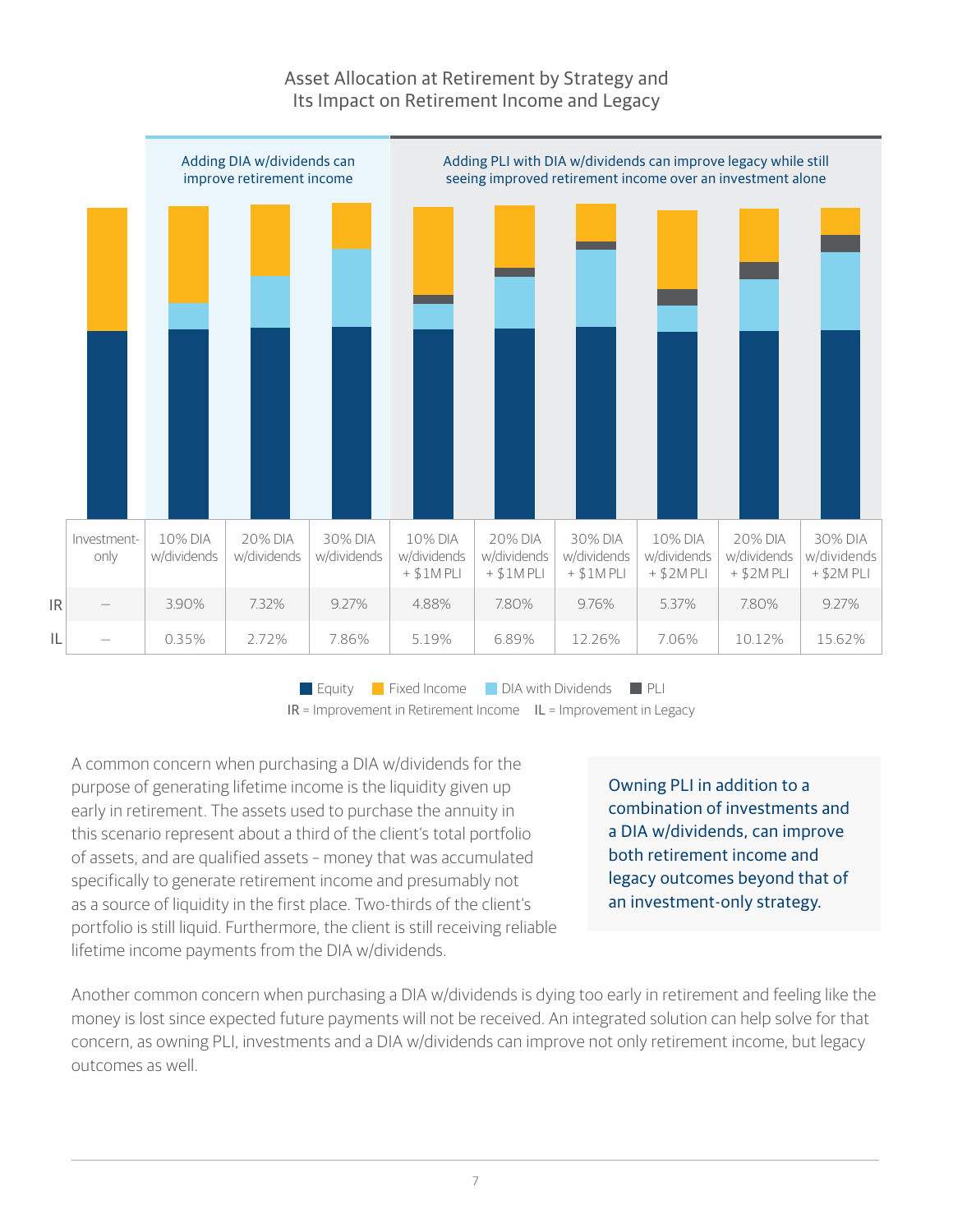Table 3 provides the specific breakdown of how the various strategies are initially funded for this 55-year-old couple, including the amount of qualified dollars committed to the purchase of the DIA w/dividends and the source of the dollars used to purchase the PLI policy. With respect to PLI, the larger the policy, the larger the premium, and the larger the amount of taxable dollars that are used to pay a portion of that premium. This approach can yield significant ultimate legacy benefits without sacrificing the retirement income improvements achieved with the purchase of the DIA w/dividends.

| Initial Funding Matrix Across Retirement Strategies |          |           |                |         |                                                 |                |                                                                                                                                                              |  |  |
|-----------------------------------------------------|----------|-----------|----------------|---------|-------------------------------------------------|----------------|--------------------------------------------------------------------------------------------------------------------------------------------------------------|--|--|
|                                                     |          | Qualified | <b>Taxable</b> | Cash    | DIA w/dividends                                 | PLI<br>Premium | Conclusion                                                                                                                                                   |  |  |
| Investment only                                     |          | \$26,000  | \$22,000       | \$2,000 | \$0.00                                          | \$0            |                                                                                                                                                              |  |  |
|                                                     |          |           |                |         |                                                 |                |                                                                                                                                                              |  |  |
| Investment +<br>DIA w/dividends                     | 10% DIA  | \$26,000  | \$22,000       | \$2,000 | \$600,000<br>(30% of qualified account balance) | \$0            | Including DIA w/<br>dividends improves<br>outcomes over the<br>investment only<br>strategy                                                                   |  |  |
|                                                     | 20% DIA  | \$26,000  | \$22,000       | \$2,000 | \$1.2M<br>(60% of qualified account balance)    | \$0            |                                                                                                                                                              |  |  |
|                                                     | 30% DIA  | \$26,000  | \$22,000       | \$2,000 | \$1.78M<br>(90% of qualified account balance)   | \$0            |                                                                                                                                                              |  |  |
|                                                     |          |           |                |         |                                                 |                |                                                                                                                                                              |  |  |
| Investments +<br>DIA w/dividends<br>$+$ PLI         | \$1M PLI | \$26,000  | \$0            | \$2,000 | Same levels of                                  | \$33,507*      | Also including PLI,<br>even when paying<br>a portion of the<br>premium from<br>existing assets,<br>improves outcomes<br>over the investment<br>only strategy |  |  |
|                                                     | \$2M PLI | \$26,000  | \$0            | \$2,000 | DIA w/dividends<br>premium as above             | \$67,014*      |                                                                                                                                                              |  |  |

Table 3

\* \$22,000 of the annual PLI premium is paid out of pocket and the balance is paid from the non-qualified investment account.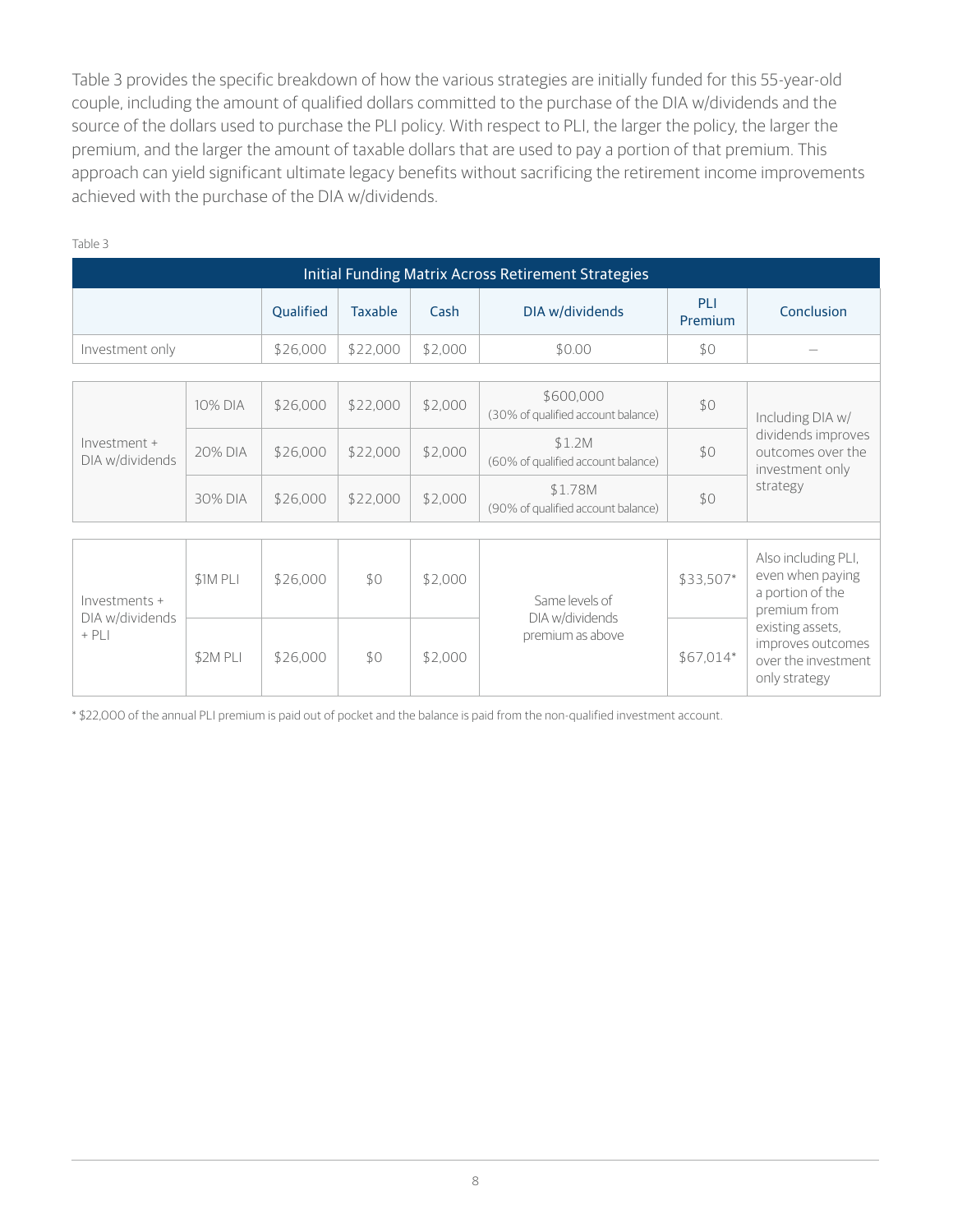# Key takeaways

- When planning for retirement, based upon the scenarios run, implementing a retirement strategy which includes a DIA w/dividends, PLI, and investments can improve retirement income while also improving legacy.
	- Improved retirement income by as much as 10% over an investment-only strategy by using up to 30% of investment assets to purchase a DIA w/dividends.
	- Improved legacy results by over 15% without sacrificing retirement income by purchasing PLI using a combination of savings dollars and existing assets.
- Funding the purchase of PLI by liquidating existing assets is a worthwhile strategy for improving legacy outcomes.

### Conclusion

An integrated portfolio of assets can maximize retirement income potential and also position one to leave a larger legacy under the scenarios examined. By expanding the mix of assets beyond traditional investments to include a DIA w/dividends and permanent life insurance you may be able to enhance your retirement and legacy picture with a higher degree of confidence than investing alone.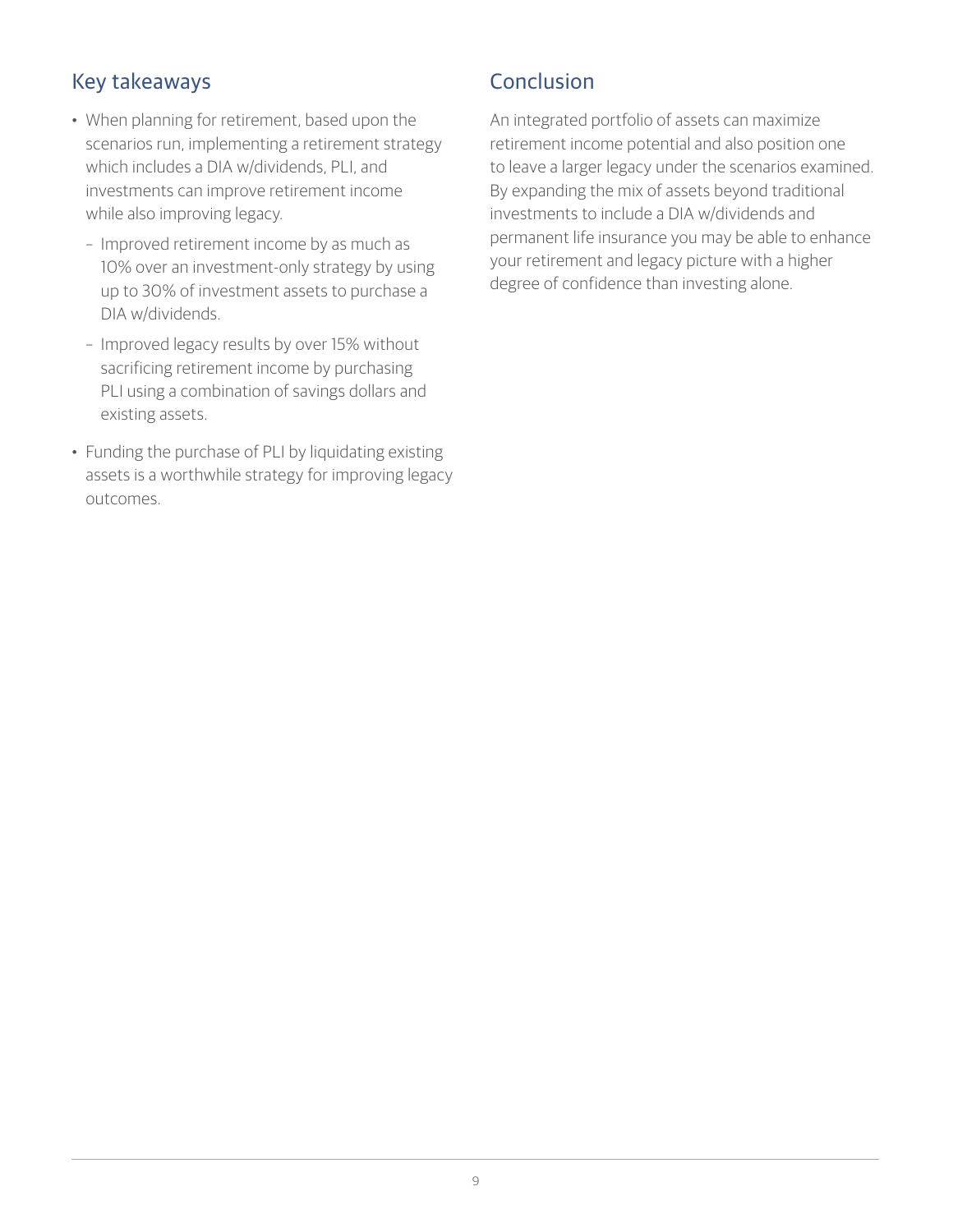#### The value of combining insurance and investment solutions: The details matter

While we acknowledge every situation is different and this strategy may not work in all circumstances, the following are the assumptions used in the scenarios, which were designed to be representative of what our financial representatives may see in real-life planning situations with high-net-worth clients. These return assumptions are a forward-looking projection of possible future returns based on the present interest rate and economic outlook. The scenarios assume a healthy couple, age 55, with an annual income of \$250,000 that grows 2.5% annually. The couple saves 20% of their annual income up until retirement at age 65 and contributes 8% of gross salary to a qualified account. They have a balanced risk tolerance level (60% equities/40% fixed income or other safer assets) in all years. A mortality age of 95 is assumed for both individuals.

The client maintains an emergency fund of \$100,000 that indexes with inflation, which aligns with Northwestern Mutual's planning philosophy of saving 6 months of expenses. It is initially funded with cash, but in the integrated strategies, as the cash value within the whole life policy grows, that amount is used as the emergency fund. At retirement, the emergency fund is transferred into a cash reserve fund of \$340,000, which is two years of household expenses after-tax. Income is pulled from this cash reserve if there is a down market of 10% or more to avoid selling investments at a significant loss. For integrated scenarios that include whole life in the portfolio, the cash value obviates the need for cash reserve. Note, however, that accessing cash value as either a policy loan or partial surrender will have an impact on the amount of cash value and legacy value/death benefit and, under certain circumstances, may result in a taxable event.



All taxes, whether on investments or insurance products, due along the way (such as ordinary income taxes) are assumed to be paid based on the 2021 Federal income tax joint filing bracket. All values would be impacted by an increase in tax rates.

The insurance: A hypothetical all-base whole life policy that goes paid up at age 65 is used and does not represent any specific policy issued by Northwestern Mutual. Whole life insurance has a longerterm outlook with immediate benefits in the form of death benefit coverage. The policy's growth is affected by an addition of the waiver of premium rider, which reduces the policy's cash value growth. It assumes industry mortality and expense experience and a dividend interest rate that correlates to and lags bond rates.

The scenario assumes the policy is not a modified endowment contract (MEC) and does not allow for any additional premiums to be paid at any point. Policy loans are not treated as taxable at the time they are taken. Generally, partial surrenders of life insurance policies are treated first as tax-free distributions of the premiums paid into the

contract (AKA "cost basis") followed by taxable distributions of gain once all the cost basis has been distributed. If a policy is a MEC, partial surrenders and loans are treated first as distributions of gain, subject to ordinary income taxation and possibly subject to an additional 10% penalty tax if the owner is under age 59½. Unpaid loan interest is capitalized to the loan principal, and the loan balance may grow large enough to cause the policy to lapse. If a policy were to lapse or is surrendered prior to the insured's death, the loan will be repaid from the policy's cash value and taxed as a distribution, subject to ordinary income taxation to the extent the loan exceeds the cost basis.

The legacy value represents the post-tax portfolio value available to the beneficiaries upon the clients' death, which includes the life insurance death benefit, if any. Legacy value assumes a lump sum distribution, a step-up in basis of the taxable account, and a beneficiary tax rate of 25%.

The annuity: A hypothetical participating ls≡ deferred income annuity is used. The joint life لسر 100% to survivor zero period certain plan is purchased at age 55 with qualified assets. 100% of the dividends are used to purchase additional income until age 65, when income starts, then 50% of the dividends are used to purchase future income and 50% of the dividends are taken as distributions in cash for current income. While income is only shown until age 95, the annuity pays out for the annuitant's entire lifetime.

Dividends paid on a whole life policy or a participating deferred income annuity are not guaranteed.

We assume that investments are comprised of a diversified portfolio of investments aligned with NM's investment philosophy and with an equity allocation similar to the MSCI ACWI Index, a broad basket of equities. We assume a fixed income allocation comprised of bonds that is consistent with the Barclay's Aggregate bond index, a diversified fixed income portfolio. The starting account values total \$6.0M including assets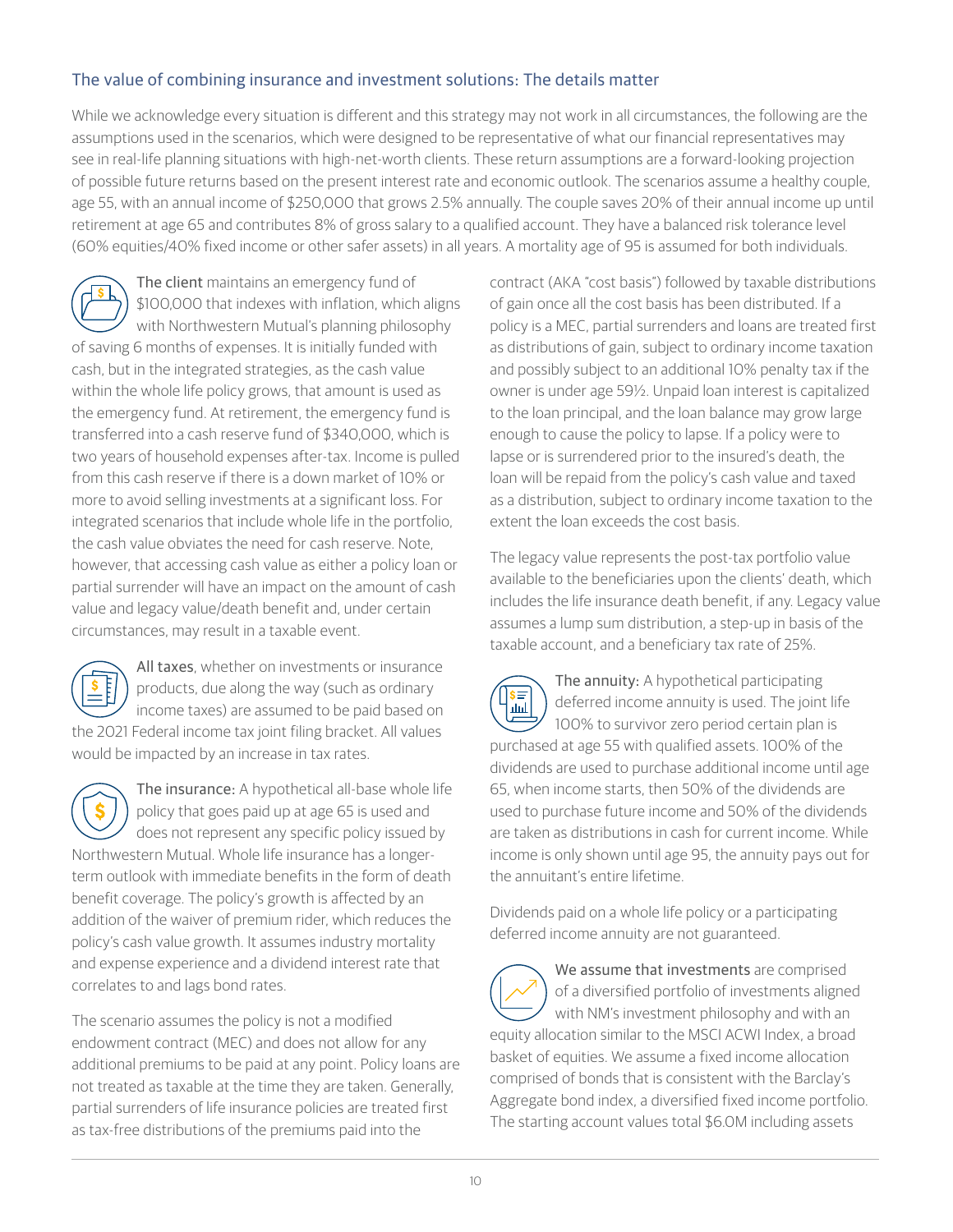held in both taxable and tax-deferred accounts. For tax purposes, we assume an annual 2.5% dividend on equity investments and an annual turnover rate of 25%. In the integrated scenarios, cash value from whole life insurance is considered to be a "safer asset" when rebalancing, given its risk profile, enabling a lower allocation to fixed income. Taxes assume an ordinary income rate commensurate with the level of income. A constant 15% capital gains tax rate is assumed for all capital gains and the state effective tax rate is 6%. Advisory fees based on assets under management are 1%. Investment management fees are 0.25% and cash assumes a taxable 1% annual return. Upon death, the beneficiary is taxed 25% on the qualified account balances that are inherited while taxable investments receive a step up in basis, which is unlike a life insurance death benefit which is generally received income tax-free. Capital market assumptions (CMAs), including standard deviations and correlations, are from Northwestern Mutual's Investment Risk & Operations. The CMAs are based on forecasts of asset class returns over the next 80 years and the table below includes both expected geometric mean returns and expected arithmetic mean returns.

| <b>Asset Class</b>      | <b>Expected Return - Geometric</b> | Expected Return - Arithmetic | <b>Standard Deviation</b> |
|-------------------------|------------------------------------|------------------------------|---------------------------|
| US Equity - Large Cap   | 6.51%                              | 7.45%                        | 14.70%                    |
| US Equity - Mid Cap     | 7.56%                              | 8.74%                        | 16.49%                    |
| US Equity - Small Cap   | 7.53%                              | 9.09%                        | 18.89%                    |
| Int'l Developed Markets | 6.26%                              | 9.09%                        | 18.89%                    |
| Int'l Emerging Markets  | 7.50%                              | 9.44%                        | 21.38%                    |
| Real Estate Securities  | 6.39%                              | 8.04%                        | 19.51%                    |
| Commodities             | 2.62%                              | 3.81%                        | 16.98%                    |
| Fixed Income            | 4.32%                              | 4.38%                        | 4.01%                     |
| Other                   | 6.08%                              | 6.08%                        | 6.08%                     |
| Cash                    | 2.65%                              | 2.69%                        | 3.30%                     |

Correlations: The following asset class correlation coefficients were used (rounded to nearest hundredth):

|                            | $US$ Equity -<br>Large Cap | $US$ Equity -<br>Mid Cap | US Equity -<br>Small Cap | Int <sup>'</sup><br>Developed<br>Markets | $\left  \right $<br>Emerging<br>Markets | Real<br>Estate<br>Securities | Com-<br>modities | Fixed<br>Income | Other | Cash |
|----------------------------|----------------------------|--------------------------|--------------------------|------------------------------------------|-----------------------------------------|------------------------------|------------------|-----------------|-------|------|
| US Equity -<br>Large Cap   | 1.00                       | 0.91                     | 0.90                     | 0.78                                     | 0.80                                    | 0.62                         | 0.35             | 0.17            | 1.00  | 0.22 |
| US Equity -<br>Mid Cap     |                            | 1.00                     | 0.94                     | 0.72                                     | 0.73                                    | 0.57                         | 0.32             | 0.16            | 0.91  | 0.20 |
| US Equity -<br>Small Cap   |                            |                          | 1.00                     | 0.71                                     | 0.73                                    | 0.57                         | 0.31             | 0.14            | 0.90  | 0.18 |
| Int'l Developed<br>Markets |                            |                          |                          | 1.00                                     | 0.73                                    | 0.42                         | 0.27             | (0.04)          | 0.78  | 0.27 |
| Int'l Emerging<br>Markets  |                            |                          |                          |                                          | 1.00                                    | 0.43                         | 0.28             | (0.07)          | 0.80  | 0.26 |
| Real Estate<br>Securities  |                            |                          |                          |                                          |                                         | 1.00                         | 0.21             | 0.22            | 0.62  | 0.06 |
| Commodities                |                            |                          |                          |                                          |                                         |                              | 1.00             | 0.24            | 0.35  | 0.30 |
| Fixed Income               |                            |                          |                          |                                          |                                         |                              |                  | 1.00            | 0.00  | 0.56 |
| Other                      |                            |                          |                          |                                          |                                         |                              |                  |                 | 1.00  | 0.22 |
| Cash                       |                            |                          |                          |                                          |                                         |                              |                  |                 |       | 1.00 |